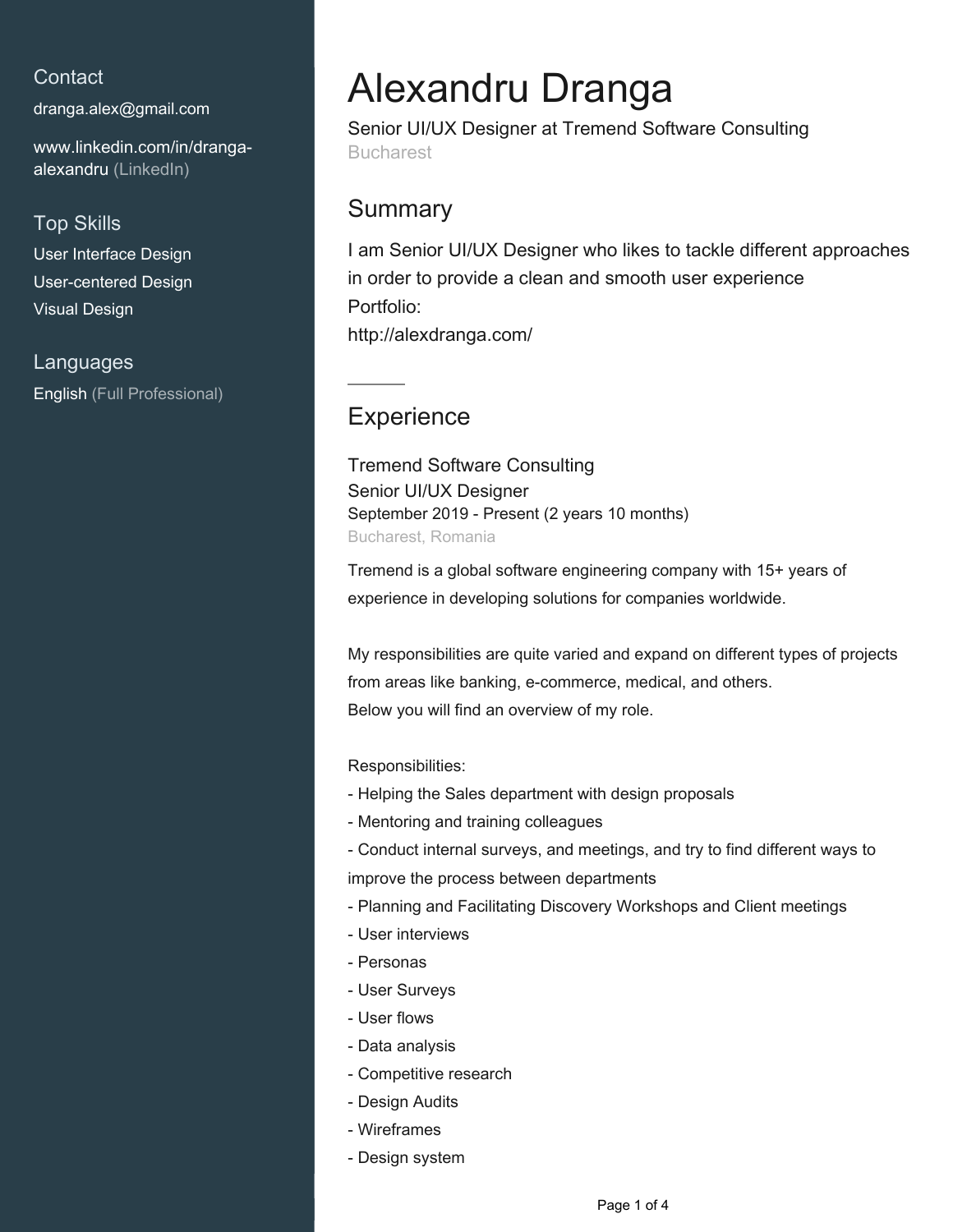- Design mobile & web applications

- Working with developers on every project to ensure that the final product meets the client's expectations

#### Tools used:

- Figma (Main), XD, Sketch Design and prototyping
- Jira/Confluence Project management & Documentation
- Photoshop, Illustrator Photo editing, Iconography
- Google Analytics Data analysis

#### Freelance

UI/UX Designer June 2013 - Present (9 years 1 month) Bucharest, Romania

Freelancing is something that I have a big passion for because I learn a lot about entrepreneurship and how to run a business.

I developed a versatile skill set by having full ownership of a wide range of projects and being able to organize myself.

My responsibilities vary from client to client. You can find an overview below.

Responsibilities:

- Kick-off meetings, estimations, and budgeting
- Discovery workshop
- Product strategy
- Competitor analysis
- User research
- Wireframing
- Coordination with the development team
- Illustrate design ideas using storyboards, process flows, and sitemap
- Identify and troubleshoot UX problems (e.g. responsiveness)
- Execute all visual Web & mobile design stages from concept to final hand-off to development

- Produce sketches, wireframes, navigation models, and highly-polished look and feel interfaces.

Nobel, Ltd Visual Designer January 2018 - September 2019 (1 year 9 months)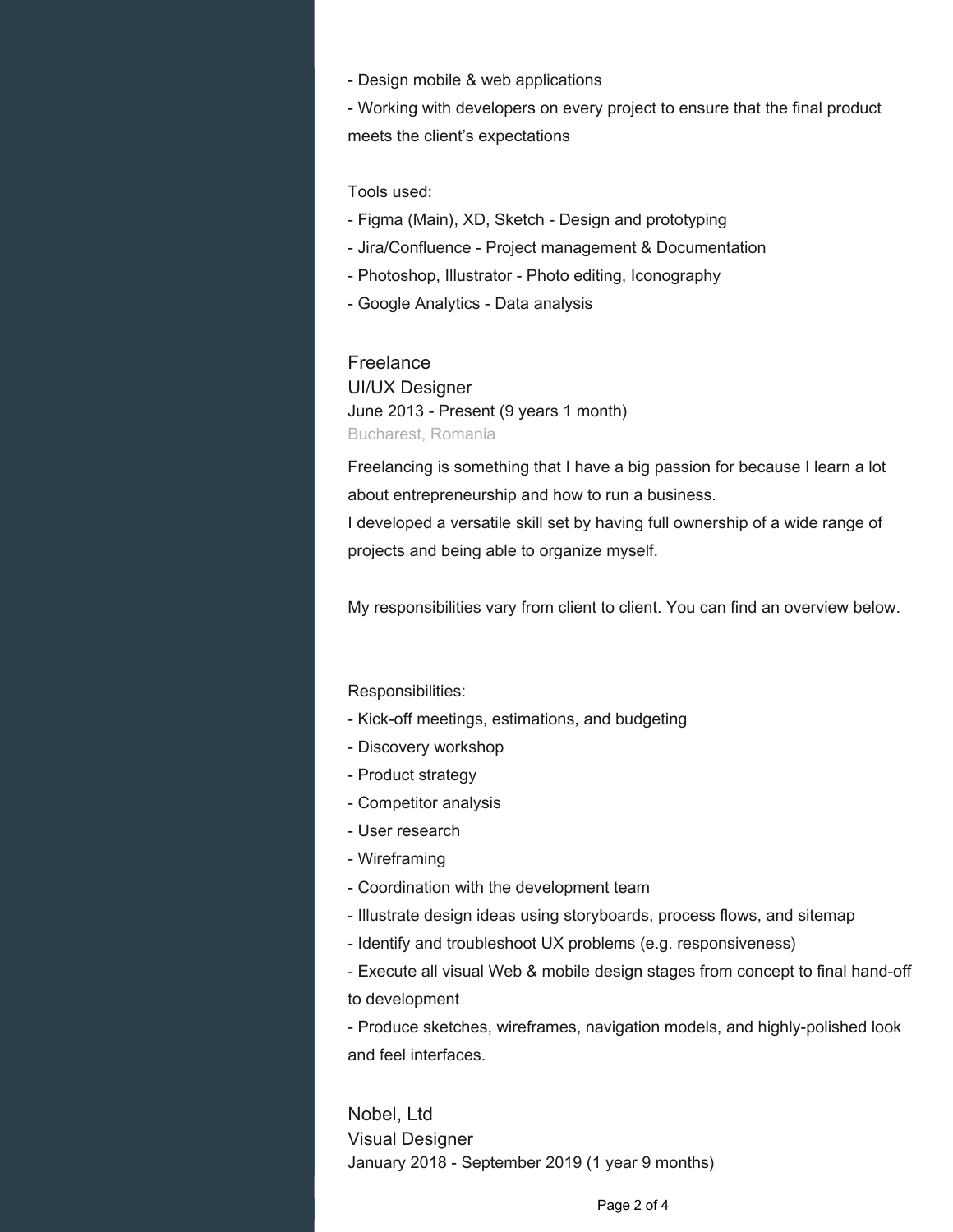#### Bucharest, Romania

Responsibilities:

- Execute all visual Web & mobile design stages from concept to final hand-off to development;

- Develop simple, clean, and appealing front-end, both for mobile and web platforms;

- Present designs and key milestone deliverables to peers and executive level stakeholders;

- Produce sketches, wireframes, navigation models, highly-polished look and feel drawings, illustrations, diagrams, etc. in a iterative environment;

- Work collaboratively with product and development teams;

- Participate in planning, estimating and scheduling activities;

- Perform usability testing and user research to make sure design decisions fit the purpose

- Comfortable with multiple design disciplines, web and mobile applications, UX and marketing material.

Theme Junky S.R.L. UI Designer June 2016 - January 2018 (1 year 8 months) Bucharest, Romania

Responsibilities:

- Create various flows using Lucidchart
- Create wireframes using Adobe Experience Design

- Perform research, both from a UI and a UX perspective, in order to help create an application that would be powerful on the competitive market.

- Perform User Experience tests based on guidelines established by myself, in order to see and understand the application's issues so that they will be solved.

- Create the UI/UX design for iOS and Android platforms respecting proper guidelines and latest trends

- Take part in brainstorming sessions regarding the direction we should proceed

- Thorough research on multiple platforms and analysing of the competition to establish the latest design trends for mobile apps.

- Designing the illustrations for various pop-ups, pages, onboarding
- Testing the apps for various errors/bugs and report them to the developer

- Create Themes that respect the proper guidelines for our inside mobile apps: SMS Plus, Keyboard Plus